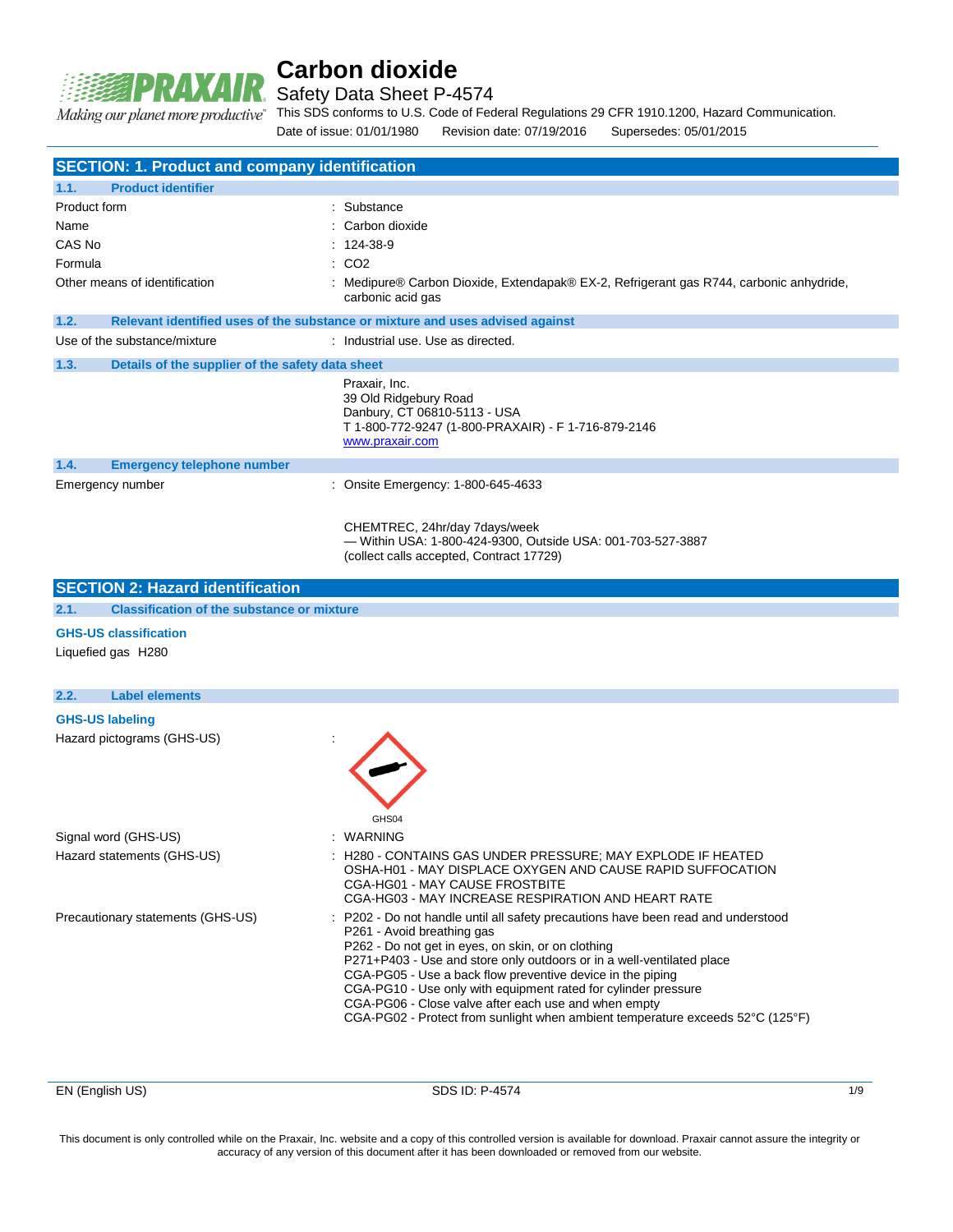

Safety Data Sheet P-4574

This SDS conforms to U.S. Code of Federal Regulations 29 CFR 1910.1200, Hazard Communication.

|                                                                                                                                                                                                                                                                                                                         | $\sigma$ promot more produced $\sigma$                                     | Date of issue: 01/01/1980                                   |                                                                                                                                                                                                                          | Revision date: 07/19/2016                                    | Supersedes: 05/01/2015                                                                                                                                                                                                                                                                                                                                                                                                                                                       |  |
|-------------------------------------------------------------------------------------------------------------------------------------------------------------------------------------------------------------------------------------------------------------------------------------------------------------------------|----------------------------------------------------------------------------|-------------------------------------------------------------|--------------------------------------------------------------------------------------------------------------------------------------------------------------------------------------------------------------------------|--------------------------------------------------------------|------------------------------------------------------------------------------------------------------------------------------------------------------------------------------------------------------------------------------------------------------------------------------------------------------------------------------------------------------------------------------------------------------------------------------------------------------------------------------|--|
| 2.3.                                                                                                                                                                                                                                                                                                                    | <b>Other hazards</b>                                                       |                                                             |                                                                                                                                                                                                                          |                                                              |                                                                                                                                                                                                                                                                                                                                                                                                                                                                              |  |
| classification                                                                                                                                                                                                                                                                                                          | Other hazards not contributing to the                                      | : Asphyxiant in high concentrations                         |                                                                                                                                                                                                                          |                                                              |                                                                                                                                                                                                                                                                                                                                                                                                                                                                              |  |
|                                                                                                                                                                                                                                                                                                                         |                                                                            |                                                             | Contact with liquid may cause cold burns/frostbite                                                                                                                                                                       |                                                              |                                                                                                                                                                                                                                                                                                                                                                                                                                                                              |  |
|                                                                                                                                                                                                                                                                                                                         |                                                                            |                                                             |                                                                                                                                                                                                                          |                                                              | WARNING: Concentration levels of carbon dioxide above about 1 percent are<br>dangerous. Praxair recommends continuous monitoring with alarms to indicate unsafe<br>conditions before and during potential personnel exposure. Use appropriate monitoring devices<br>to ensure a safe oxygen level (minimum of 19.5 percent) and a safe carbon dioxide level.                                                                                                                 |  |
| 2.4.                                                                                                                                                                                                                                                                                                                    | <b>Unknown acute toxicity (GHS US)</b>                                     |                                                             |                                                                                                                                                                                                                          |                                                              |                                                                                                                                                                                                                                                                                                                                                                                                                                                                              |  |
|                                                                                                                                                                                                                                                                                                                         |                                                                            | No data available                                           |                                                                                                                                                                                                                          |                                                              |                                                                                                                                                                                                                                                                                                                                                                                                                                                                              |  |
|                                                                                                                                                                                                                                                                                                                         | <b>SECTION 3: Composition/Information on ingredients</b>                   |                                                             |                                                                                                                                                                                                                          |                                                              |                                                                                                                                                                                                                                                                                                                                                                                                                                                                              |  |
| 3.1.                                                                                                                                                                                                                                                                                                                    | <b>Substance</b>                                                           |                                                             |                                                                                                                                                                                                                          |                                                              |                                                                                                                                                                                                                                                                                                                                                                                                                                                                              |  |
| Name                                                                                                                                                                                                                                                                                                                    |                                                                            | : Carbon dioxide                                            |                                                                                                                                                                                                                          |                                                              |                                                                                                                                                                                                                                                                                                                                                                                                                                                                              |  |
| CAS No                                                                                                                                                                                                                                                                                                                  |                                                                            | $: 124-38-9$                                                |                                                                                                                                                                                                                          |                                                              |                                                                                                                                                                                                                                                                                                                                                                                                                                                                              |  |
| <b>Name</b>                                                                                                                                                                                                                                                                                                             |                                                                            | <b>Product identifier</b>                                   |                                                                                                                                                                                                                          | %                                                            |                                                                                                                                                                                                                                                                                                                                                                                                                                                                              |  |
|                                                                                                                                                                                                                                                                                                                         | Carbon dioxide                                                             | (CAS No) 124-38-9                                           |                                                                                                                                                                                                                          | $99.5 - 100$                                                 |                                                                                                                                                                                                                                                                                                                                                                                                                                                                              |  |
| 3.2.                                                                                                                                                                                                                                                                                                                    | <b>Mixture</b>                                                             |                                                             |                                                                                                                                                                                                                          |                                                              |                                                                                                                                                                                                                                                                                                                                                                                                                                                                              |  |
| Not applicable                                                                                                                                                                                                                                                                                                          |                                                                            |                                                             |                                                                                                                                                                                                                          |                                                              |                                                                                                                                                                                                                                                                                                                                                                                                                                                                              |  |
|                                                                                                                                                                                                                                                                                                                         | <b>SECTION 4: First aid measures</b>                                       |                                                             |                                                                                                                                                                                                                          |                                                              |                                                                                                                                                                                                                                                                                                                                                                                                                                                                              |  |
| 4.1.                                                                                                                                                                                                                                                                                                                    | <b>Description of first aid measures</b>                                   |                                                             |                                                                                                                                                                                                                          |                                                              |                                                                                                                                                                                                                                                                                                                                                                                                                                                                              |  |
| First-aid measures after inhalation<br>: Remove to fresh air and keep at rest in a position comfortable for breathing. If not breathing,<br>give artificial respiration, with supplemental oxygen given by qualified personnel. If breathing is<br>difficult, qualified personnel should give oxygen. Call a physician. |                                                                            |                                                             |                                                                                                                                                                                                                          |                                                              |                                                                                                                                                                                                                                                                                                                                                                                                                                                                              |  |
|                                                                                                                                                                                                                                                                                                                         | First-aid measures after skin contact                                      | treatment as soon as possible.                              |                                                                                                                                                                                                                          |                                                              | MAY CAUSE FROSTBITE. For exposure to liquid, cold vapor, or solid carbon dioxide (dry ice),<br>immediately warm frostbite area with warm water not to exceed 41°C (105°F). Water<br>temperature should be tolerable to normal skin. Maintain skin warming for at least 15 minutes<br>or until normal coloring and sensation have returned to the affected area. In case of massive<br>exposure, remove clothing while showering with warm water. Seek medical evaluation and |  |
|                                                                                                                                                                                                                                                                                                                         | First-aid measures after eye contact                                       |                                                             | Immediately flush eyes thoroughly with water for at least 15 minutes. Hold the eyelids open and<br>away from the eyeballs to ensure that all surfaces are flushed thoroughly. Contact an<br>ophthalmologist immediately. |                                                              |                                                                                                                                                                                                                                                                                                                                                                                                                                                                              |  |
|                                                                                                                                                                                                                                                                                                                         | First-aid measures after ingestion                                         |                                                             |                                                                                                                                                                                                                          | : Ingestion is not considered a potential route of exposure. |                                                                                                                                                                                                                                                                                                                                                                                                                                                                              |  |
| 4.2.                                                                                                                                                                                                                                                                                                                    |                                                                            | Most important symptoms and effects, both acute and delayed |                                                                                                                                                                                                                          |                                                              |                                                                                                                                                                                                                                                                                                                                                                                                                                                                              |  |
|                                                                                                                                                                                                                                                                                                                         |                                                                            | No additional information available                         |                                                                                                                                                                                                                          |                                                              |                                                                                                                                                                                                                                                                                                                                                                                                                                                                              |  |
| 4.3.                                                                                                                                                                                                                                                                                                                    | Indication of any immediate medical attention and special treatment needed |                                                             |                                                                                                                                                                                                                          |                                                              |                                                                                                                                                                                                                                                                                                                                                                                                                                                                              |  |
| None.                                                                                                                                                                                                                                                                                                                   |                                                                            |                                                             |                                                                                                                                                                                                                          |                                                              |                                                                                                                                                                                                                                                                                                                                                                                                                                                                              |  |
|                                                                                                                                                                                                                                                                                                                         | <b>SECTION 5: Firefighting measures</b>                                    |                                                             |                                                                                                                                                                                                                          |                                                              |                                                                                                                                                                                                                                                                                                                                                                                                                                                                              |  |
| 5.1.                                                                                                                                                                                                                                                                                                                    | <b>Extinguishing media</b>                                                 |                                                             |                                                                                                                                                                                                                          |                                                              |                                                                                                                                                                                                                                                                                                                                                                                                                                                                              |  |
|                                                                                                                                                                                                                                                                                                                         | Suitable extinguishing media                                               |                                                             |                                                                                                                                                                                                                          | : Use extinguishing media appropriate for surrounding fire.  |                                                                                                                                                                                                                                                                                                                                                                                                                                                                              |  |
| 5.2.                                                                                                                                                                                                                                                                                                                    | Special hazards arising from the substance or mixture                      |                                                             |                                                                                                                                                                                                                          |                                                              |                                                                                                                                                                                                                                                                                                                                                                                                                                                                              |  |

Reactivity **State 1 and 1 and 1 and 1 and 1 and 1 and 1 and 1 and 1 and 1 and 1 and 1 and 1 and 1 and 1 and 1 and 1 and 1 and 1 and 1 and 1 and 1 and 1 and 1 and 1 and 1 and 1 and 1 and 1 and 1 and 1 and 1 and 1 and 1 and** 

container should be subjected to a temperature higher than 125°F (52°C).

with a pressure relief device. (Exceptions may exist where authorized by DOT.) No part of the

Explosion hazard **in the can build pressure in container and cause it to rupture.** Containers are equipped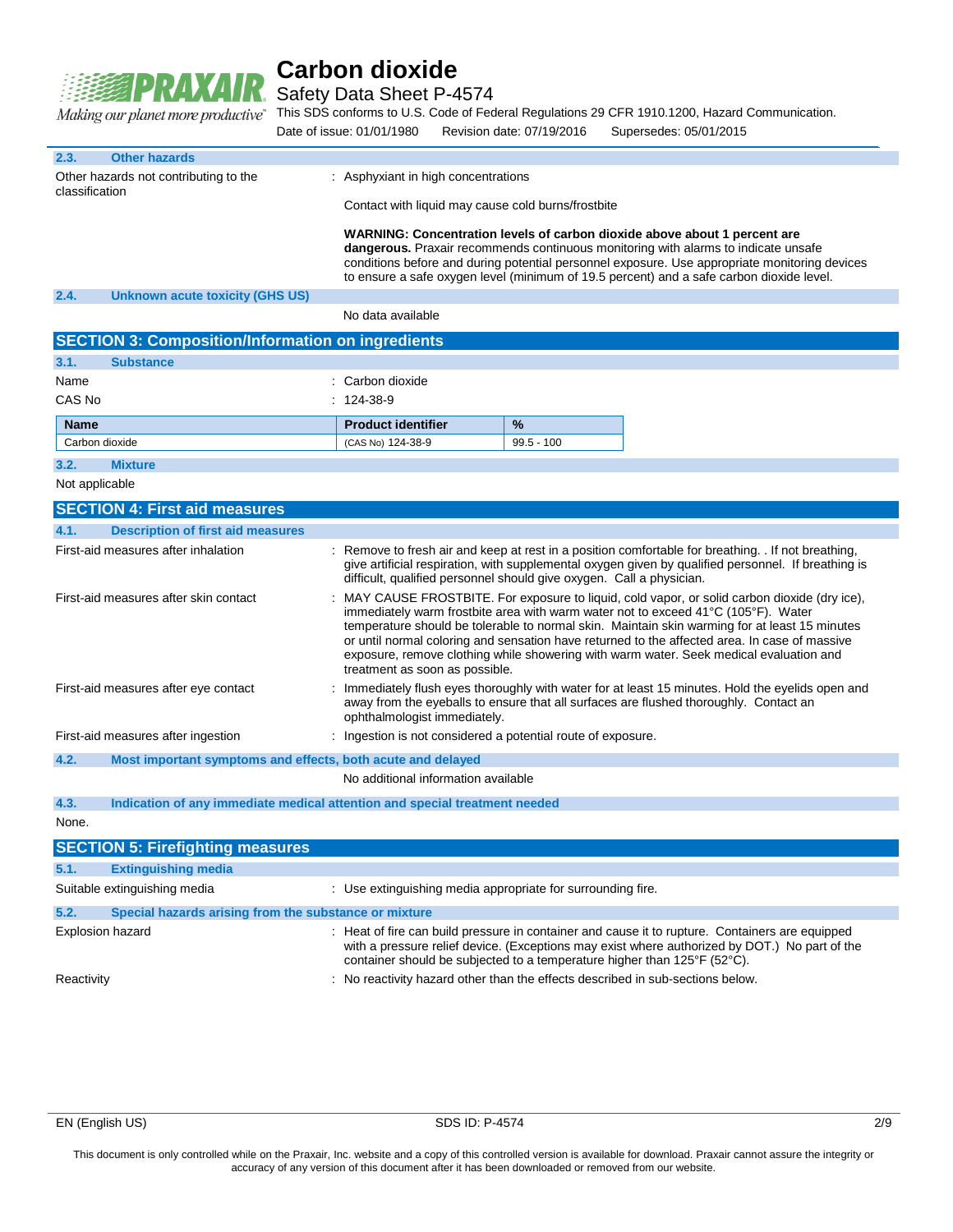

Safety Data Sheet P-4574

This SDS conforms to U.S. Code of Federal Regulations 29 CFR 1910.1200, Hazard Communication. Date of issue: 01/01/1980 Revision date: 07/19/2016 Supersedes: 05/01/2015

| 5.3.            | <b>Advice for firefighters</b>                                      |                                                                                                                                                                                                                                                                                                                                                                                                                                                                                                                                                                                                                                                                                                                                                                                                                                                                                                                                                                                                                                                                                                                                       |
|-----------------|---------------------------------------------------------------------|---------------------------------------------------------------------------------------------------------------------------------------------------------------------------------------------------------------------------------------------------------------------------------------------------------------------------------------------------------------------------------------------------------------------------------------------------------------------------------------------------------------------------------------------------------------------------------------------------------------------------------------------------------------------------------------------------------------------------------------------------------------------------------------------------------------------------------------------------------------------------------------------------------------------------------------------------------------------------------------------------------------------------------------------------------------------------------------------------------------------------------------|
|                 | Firefighting instructions                                           | : WARNING! Liquid and gas under pressure.                                                                                                                                                                                                                                                                                                                                                                                                                                                                                                                                                                                                                                                                                                                                                                                                                                                                                                                                                                                                                                                                                             |
|                 |                                                                     | Evacuate all personnel from the danger area. Use self-contained breathing apparatus (SCBA)<br>and protective clothing. Immediately cool containers with water from maximum distance. Stop<br>flow of gas if safe to do so, while continuing cooling water spray. Remove ignition sources if<br>safe to do so. Remove containers from area of fire if safe to do so. On-site fire brigades must<br>comply with OSHA 29 CFR 1910.156 and applicable standards under 29 CFR 1910 Subpart<br>L-Fire Protection.                                                                                                                                                                                                                                                                                                                                                                                                                                                                                                                                                                                                                           |
|                 | Other information                                                   | Containers are equipped with a pressure relief device. (Exceptions may exist where authorized<br>by DOT [U.S.] or TC [Canada].).                                                                                                                                                                                                                                                                                                                                                                                                                                                                                                                                                                                                                                                                                                                                                                                                                                                                                                                                                                                                      |
|                 | <b>SECTION 6: Accidental release measures</b>                       |                                                                                                                                                                                                                                                                                                                                                                                                                                                                                                                                                                                                                                                                                                                                                                                                                                                                                                                                                                                                                                                                                                                                       |
| 6.1.            | Personal precautions, protective equipment and emergency procedures |                                                                                                                                                                                                                                                                                                                                                                                                                                                                                                                                                                                                                                                                                                                                                                                                                                                                                                                                                                                                                                                                                                                                       |
|                 | General measures                                                    | : WARNING! Liquid and gas under pressure Rapid release of gaseous carbon dioxide<br>through a pressure relief device (PRD) or valve can result in the formation of dry ice,<br>which is very cold and can cause frostbite                                                                                                                                                                                                                                                                                                                                                                                                                                                                                                                                                                                                                                                                                                                                                                                                                                                                                                             |
| 6.1.1.          | For non-emergency personnel                                         | No additional information available                                                                                                                                                                                                                                                                                                                                                                                                                                                                                                                                                                                                                                                                                                                                                                                                                                                                                                                                                                                                                                                                                                   |
| 6.1.2.          | For emergency responders                                            | No additional information available                                                                                                                                                                                                                                                                                                                                                                                                                                                                                                                                                                                                                                                                                                                                                                                                                                                                                                                                                                                                                                                                                                   |
| 6.2.            | <b>Environmental precautions</b>                                    |                                                                                                                                                                                                                                                                                                                                                                                                                                                                                                                                                                                                                                                                                                                                                                                                                                                                                                                                                                                                                                                                                                                                       |
|                 |                                                                     | Try to stop release.                                                                                                                                                                                                                                                                                                                                                                                                                                                                                                                                                                                                                                                                                                                                                                                                                                                                                                                                                                                                                                                                                                                  |
| 6.3.            | Methods and material for containment and cleaning up                |                                                                                                                                                                                                                                                                                                                                                                                                                                                                                                                                                                                                                                                                                                                                                                                                                                                                                                                                                                                                                                                                                                                                       |
| For containment |                                                                     | : Prevent waste from contaminating the surrounding environment. Discard any product, residue,<br>disposable container, or liner in an environmentally acceptable manner, in full compliance with<br>federal, provincial, and local regulations. If necessary, call your local supplier for assistance.                                                                                                                                                                                                                                                                                                                                                                                                                                                                                                                                                                                                                                                                                                                                                                                                                                |
| 6.4.            | <b>Reference to other sections</b>                                  |                                                                                                                                                                                                                                                                                                                                                                                                                                                                                                                                                                                                                                                                                                                                                                                                                                                                                                                                                                                                                                                                                                                                       |
|                 |                                                                     | See also sections 8 and 13.                                                                                                                                                                                                                                                                                                                                                                                                                                                                                                                                                                                                                                                                                                                                                                                                                                                                                                                                                                                                                                                                                                           |
|                 | <b>SECTION 7: Handling and storage</b>                              |                                                                                                                                                                                                                                                                                                                                                                                                                                                                                                                                                                                                                                                                                                                                                                                                                                                                                                                                                                                                                                                                                                                                       |
| 7.1.            | <b>Precautions for safe handling</b>                                |                                                                                                                                                                                                                                                                                                                                                                                                                                                                                                                                                                                                                                                                                                                                                                                                                                                                                                                                                                                                                                                                                                                                       |
|                 | Precautions for safe handling                                       | : Avoid breathing gas                                                                                                                                                                                                                                                                                                                                                                                                                                                                                                                                                                                                                                                                                                                                                                                                                                                                                                                                                                                                                                                                                                                 |
|                 |                                                                     | Do not get in eyes, on skin, or on clothing                                                                                                                                                                                                                                                                                                                                                                                                                                                                                                                                                                                                                                                                                                                                                                                                                                                                                                                                                                                                                                                                                           |
|                 |                                                                     | This gas is heavier than air and in an enclosed space tends to accumulate near the floor,<br>displacing air and pushing it upward. This creates an oxygen-deficient atmosphere near the<br>floor. Ventilate space before entry. Verify sufficient oxygen concentration                                                                                                                                                                                                                                                                                                                                                                                                                                                                                                                                                                                                                                                                                                                                                                                                                                                                |
|                 |                                                                     | WARNING: Concentration levels of carbon dioxide above about 1 percent are<br>dangerous. Praxair recommends continuous monitoring with alarms to indicate unsafe<br>conditions before and during potential personnel exposure. Use appropriate monitoring devices<br>to ensure a safe oxygen level (minimum of 19.5 percent) and a safe carbon dioxide level                                                                                                                                                                                                                                                                                                                                                                                                                                                                                                                                                                                                                                                                                                                                                                           |
|                 |                                                                     | Wear leather safety gloves and safety shoes when handling cylinders. Protect cylinders from<br>physical damage; do not drag, roll, slide or drop. While moving cylinder, always keep in place<br>removable valve cover. Never attempt to lift a cylinder by its cap; the cap is intended solely to<br>protect the valve. When moving cylinders, even for short distances, use a cart (trolley, hand<br>truck, etc.) designed to transport cylinders. Never insert an object (e.g, wrench, screwdriver, pry<br>bar) into cap openings; doing so may damage the valve and cause a leak. Use an adjustable<br>strap wrench to remove over-tight or rusted caps. Slowly open the valve. If the valve is hard to<br>open, discontinue use and contact your supplier. Close the container valve after each use;<br>keep closed even when empty. Never apply flame or localized heat directly to any part of the<br>container. High temperatures may damage the container and could cause the pressure relief<br>device to fail prematurely, venting the container contents. For other precautions in using this<br>product, see section 16. |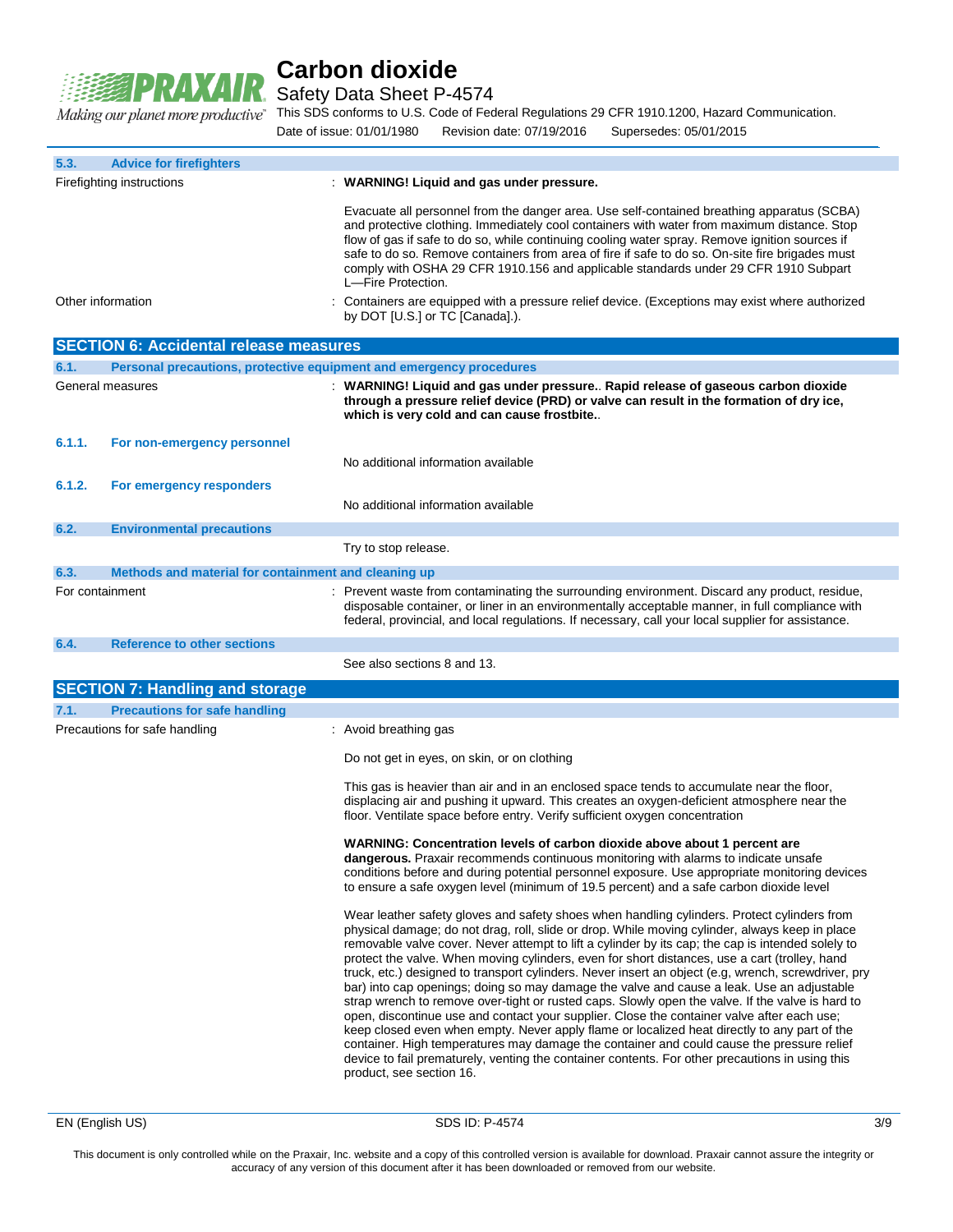

Safety Data Sheet P-4574

This SDS conforms to U.S. Code of Federal Regulations 29 CFR 1910.1200, Hazard Communication. Making our planet more productive" Date of issue: 01/01/1980 Revision date: 07/19/2016 Supersedes: 05/01/2015

**7.2. Conditions for safe storage, including any incompatibilities**

Storage conditions **interval of the Conduct Conducts**: Store in a cool, well-ventilated place. Store and use with adequate ventilation. Store only where temperature will not exceed 125°F (52°C). Firmly secure containers upright to keep them from falling or being knocked over. Install valve protection cap, if provided, firmly in place by hand. Store full and empty containers separately. Use a first-in, first-out inventory system to prevent storing full containers for long periods

> This gas is heavier than air and in an enclosed space tends to accumulate near the floor, displacing air and pushing it upward. This creates an oxygen-deficient atmosphere near the floor. Ventilate space before entry. Verify sufficient oxygen concentration.

#### **7.3. Specific end use(s)**

None.

#### **SECTION 8: Exposure controls/personal protection**

| 8.1.<br><b>Control parameters</b> |                                     |                        |  |  |  |
|-----------------------------------|-------------------------------------|------------------------|--|--|--|
| Carbon dioxide (124-38-9)         |                                     |                        |  |  |  |
| <b>ACGIH</b>                      | ACGIH TLV-TWA (ppm)                 | 5000 ppm               |  |  |  |
| <b>ACGIH</b>                      | ACGIH TLV-STEL (ppm)                | 30000 ppm              |  |  |  |
| USA OSHA                          | OSHA PEL (TWA) (mg/m <sup>3</sup> ) | 9000 mg/m <sup>3</sup> |  |  |  |
| <b>USA OSHA</b>                   | OSHA PEL (TWA) (ppm)                | 5000 ppm               |  |  |  |
| <b>USA IDLH</b>                   | US IDLH (ppm)<br>40000 ppm          |                        |  |  |  |
| <b>ACGIH</b>                      | Not established                     |                        |  |  |  |
| <b>USA OSHA</b>                   | Not established                     |                        |  |  |  |
| Carbon dioxide (124-38-9)         |                                     |                        |  |  |  |
| <b>ACGIH</b>                      | ACGIH TLV-TWA (ppm)                 | 5000 ppm               |  |  |  |
| <b>ACGIH</b>                      | ACGIH TLV-STEL (ppm)                | 30000 ppm              |  |  |  |
| <b>USA OSHA</b>                   | OSHA PEL (TWA) (mg/m <sup>3</sup> ) | 9000 mg/m <sup>3</sup> |  |  |  |
| <b>USA OSHA</b>                   | OSHA PEL (TWA) (ppm)                | 5000 ppm               |  |  |  |

### **8.2. Exposure controls**

| Appropriate engineering controls  | : Use a local exhaust system with sufficient flow velocity to maintain an adequate supply of air in<br>the worker's breathing zone. Mechanical (general): General exhaust ventilation may be<br>acceptable if it can maintain an adequate supply of air. WARNING: Concentration levels of<br>carbon dioxide above about 1 percent are dangerous. Praxair recommends continuous<br>monitoring with alarms to indicate unsafe conditions before and during potential personnel<br>exposure. Use appropriate monitoring devices to ensure a safe oxygen level (minimum of 19.5<br>percent) and a safe carbon dioxide level. |
|-----------------------------------|--------------------------------------------------------------------------------------------------------------------------------------------------------------------------------------------------------------------------------------------------------------------------------------------------------------------------------------------------------------------------------------------------------------------------------------------------------------------------------------------------------------------------------------------------------------------------------------------------------------------------|
| Materials for protective clothing | : Wear work gloves and metatarsal shoes for cylinder handling. Protective equipment where<br>needed. Select in accordance with OSHA 29 CFR 1910.132, 1910.136, and 1910.138.                                                                                                                                                                                                                                                                                                                                                                                                                                             |
| Eye protection                    | : Wear safety glasses when handling cylinders; vapor-proof goggles and a face shield during<br>cylinder changeout or whenever contact with product is possible. Select eye protection in<br>accordance with OSHA 29 CFR 1910.133.                                                                                                                                                                                                                                                                                                                                                                                        |
| Skin and body protection          | : As needed for welding, wear hand, head, and body protection to help prevent injury from<br>radiation and sparks. (See ANSI Z49.1.) At a minimum, this includes welder's gloves and<br>protective goggles, and may include arm protectors, aprons, hats, and shoulder protection as<br>well as substantial clothing.                                                                                                                                                                                                                                                                                                    |
| Respiratory protection            | : When workplace conditions warrant respirator use, follow a respiratory protection program that<br>meets OSHA 29 CFR 1910.134, ANSI Z88.2, or MSHA 30 CFR 72.710 (where applicable).<br>Use an air-supplied or air-purifying cartridge if the action level is exceeded. Ensure that the<br>respirator has the appropriate protection factor for the exposure level. If cartridge type<br>respirators are used, the cartridge must be appropriate for the chemical exposure. For<br>emergencies or instances with unknown exposure levels, use a self-contained breathing<br>apparatus (SCBA).                           |
| Thermal hazard protection         | : Wear cold insulating gloves when transfilling or breaking transfer connections.                                                                                                                                                                                                                                                                                                                                                                                                                                                                                                                                        |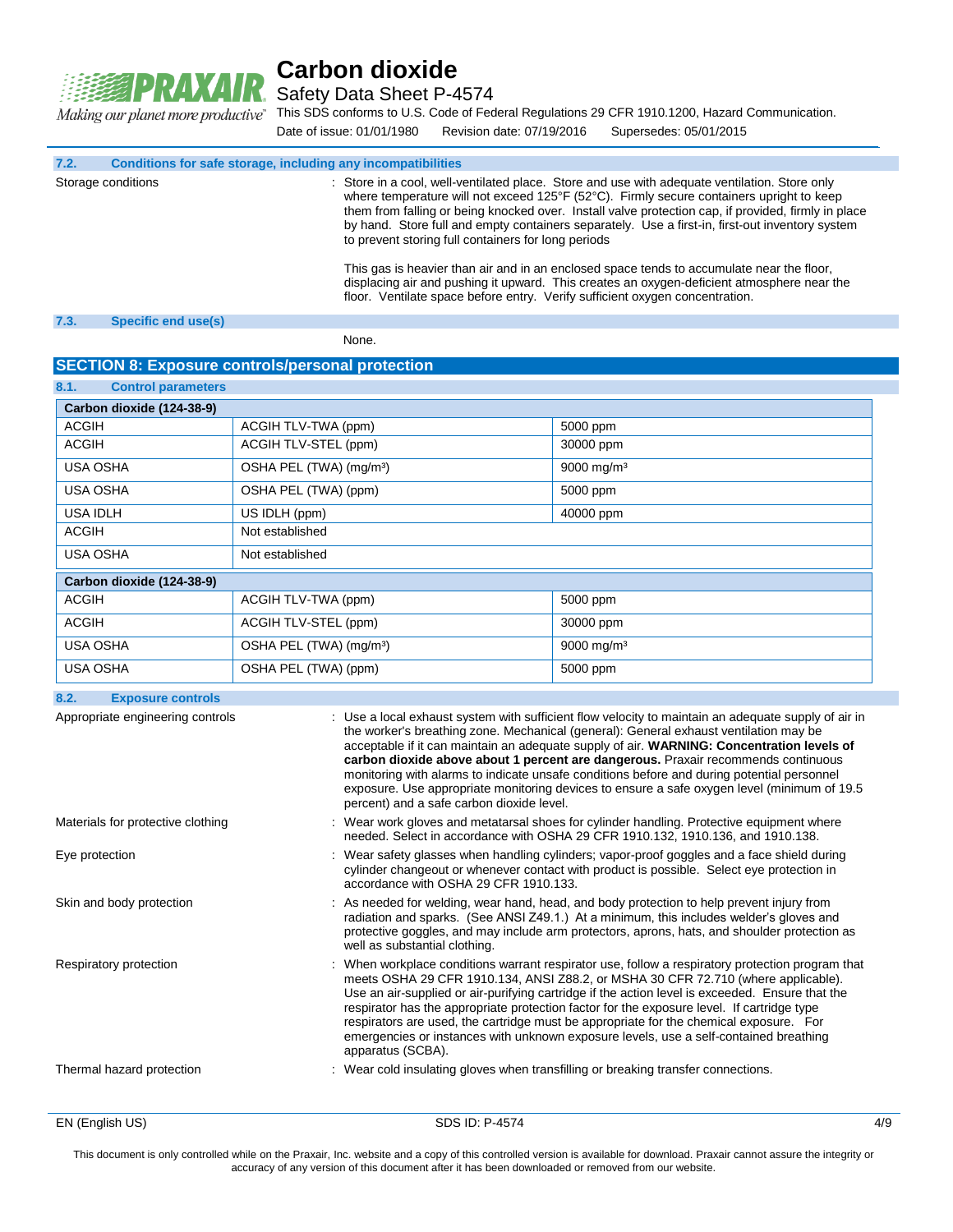

Safety Data Sheet P-4574

Making our planet more productive" This SDS conforms to U.S. Code of Federal Regulations 29 CFR 1910.1200, Hazard Communication.<br>Date of issue: 01/01/1980 - Revision date: 07/19/2016 - Supersedes: 05/01/2015 Date of issue: 01/01/1980  $\overline{R}$  Revision date: 07/19/2016

|                                 |                                                       | Date of ISSUE. 01/01/1960       | Revision date. 07/19/2010                                                    | Supersedes: 05/01/2015                                                                           |  |  |  |
|---------------------------------|-------------------------------------------------------|---------------------------------|------------------------------------------------------------------------------|--------------------------------------------------------------------------------------------------|--|--|--|
|                                 | <b>SECTION 9: Physical and chemical properties</b>    |                                 |                                                                              |                                                                                                  |  |  |  |
| 9.1.                            | Information on basic physical and chemical properties |                                 |                                                                              |                                                                                                  |  |  |  |
| Physical state                  |                                                       | : Gas                           |                                                                              |                                                                                                  |  |  |  |
| Appearance                      |                                                       | : Colorless gas.                |                                                                              |                                                                                                  |  |  |  |
| Molecular mass                  |                                                       | $: 44$ g/mol                    |                                                                              |                                                                                                  |  |  |  |
| Color                           |                                                       | : Colorless.                    |                                                                              |                                                                                                  |  |  |  |
| Odor                            |                                                       | : Odorless.                     |                                                                              |                                                                                                  |  |  |  |
| Odor threshold                  |                                                       | : No data available             |                                                                              |                                                                                                  |  |  |  |
| рH                              |                                                       | : 3.7 (carbonic acid)           |                                                                              |                                                                                                  |  |  |  |
|                                 | Relative evaporation rate (butyl acetate=1)           | : No data available             |                                                                              |                                                                                                  |  |  |  |
|                                 | Relative evaporation rate (ether=1)                   | : Not applicable.               |                                                                              |                                                                                                  |  |  |  |
| Melting point                   |                                                       | : No data available             |                                                                              |                                                                                                  |  |  |  |
| Freezing point                  |                                                       | : No data available             |                                                                              |                                                                                                  |  |  |  |
| Boiling point                   |                                                       | : -78.5 °C (-109.3°F)           |                                                                              |                                                                                                  |  |  |  |
| Flash point                     |                                                       | : No data available             |                                                                              |                                                                                                  |  |  |  |
|                                 | Critical temperature                                  | : 31 °C (87.7°F)                |                                                                              |                                                                                                  |  |  |  |
|                                 | Auto-ignition temperature                             | : No data available             |                                                                              |                                                                                                  |  |  |  |
|                                 | Decomposition temperature                             | No data available               |                                                                              |                                                                                                  |  |  |  |
|                                 | Flammability (solid, gas)                             | : No data available             |                                                                              |                                                                                                  |  |  |  |
| Vapor pressure                  |                                                       |                                 | : 57.3 bar (831 psig)                                                        |                                                                                                  |  |  |  |
| Critical pressure               |                                                       |                                 | : 73.7 bar (1069 psig)                                                       |                                                                                                  |  |  |  |
| Relative vapor density at 20 °C |                                                       | : 762                           |                                                                              |                                                                                                  |  |  |  |
| Relative density                |                                                       | : 1.22                          |                                                                              |                                                                                                  |  |  |  |
|                                 | Relative gas density                                  | : 1.52                          |                                                                              |                                                                                                  |  |  |  |
| Solubility                      |                                                       |                                 | : Water: 2000 mg/l Completely soluble.                                       |                                                                                                  |  |  |  |
| Log Pow                         |                                                       | : 0.83                          |                                                                              |                                                                                                  |  |  |  |
| Log Kow                         |                                                       | : Not applicable.               |                                                                              |                                                                                                  |  |  |  |
|                                 | Viscosity, kinematic                                  | : Not applicable.               |                                                                              |                                                                                                  |  |  |  |
|                                 | Viscosity, dynamic                                    | : Not applicable.               |                                                                              |                                                                                                  |  |  |  |
|                                 | <b>Explosive properties</b>                           | : Not applicable.               |                                                                              |                                                                                                  |  |  |  |
|                                 | Oxidizing properties                                  | : None.                         |                                                                              |                                                                                                  |  |  |  |
| <b>Explosion limits</b>         |                                                       | : No data available             |                                                                              |                                                                                                  |  |  |  |
| 9.2.                            | <b>Other information</b>                              |                                 |                                                                              |                                                                                                  |  |  |  |
| Gas group                       |                                                       | : Liquefied gas                 |                                                                              |                                                                                                  |  |  |  |
|                                 | Additional information                                | level                           |                                                                              | : Gas/vapor heavier than air. May accumulate in confined spaces, particularly at or below ground |  |  |  |
|                                 | <b>SECTION 10: Stability and reactivity</b>           |                                 |                                                                              |                                                                                                  |  |  |  |
| 10.1.                           | <b>Reactivity</b>                                     |                                 |                                                                              |                                                                                                  |  |  |  |
|                                 |                                                       |                                 | No reactivity hazard other than the effects described in sub-sections below. |                                                                                                  |  |  |  |
| 10.2.                           | <b>Chemical stability</b>                             |                                 |                                                                              |                                                                                                  |  |  |  |
|                                 |                                                       | Stable under normal conditions. |                                                                              |                                                                                                  |  |  |  |
| 10.3.                           | <b>Possibility of hazardous reactions</b>             |                                 |                                                                              |                                                                                                  |  |  |  |
|                                 |                                                       | None.                           |                                                                              |                                                                                                  |  |  |  |
|                                 |                                                       |                                 |                                                                              |                                                                                                  |  |  |  |
| 10.4.                           | <b>Conditions to avoid</b>                            |                                 |                                                                              |                                                                                                  |  |  |  |

None under recommended storage and handling conditions (see section 7). **10.5. Incompatible materials** Alkali metals, Alkaline earth metals, Acetylide forming metals, Chromium, Titanium > 1022°F (550°C), Uranium (U) > 1382°F (750°C), Magnesium > 1427°F (775°C).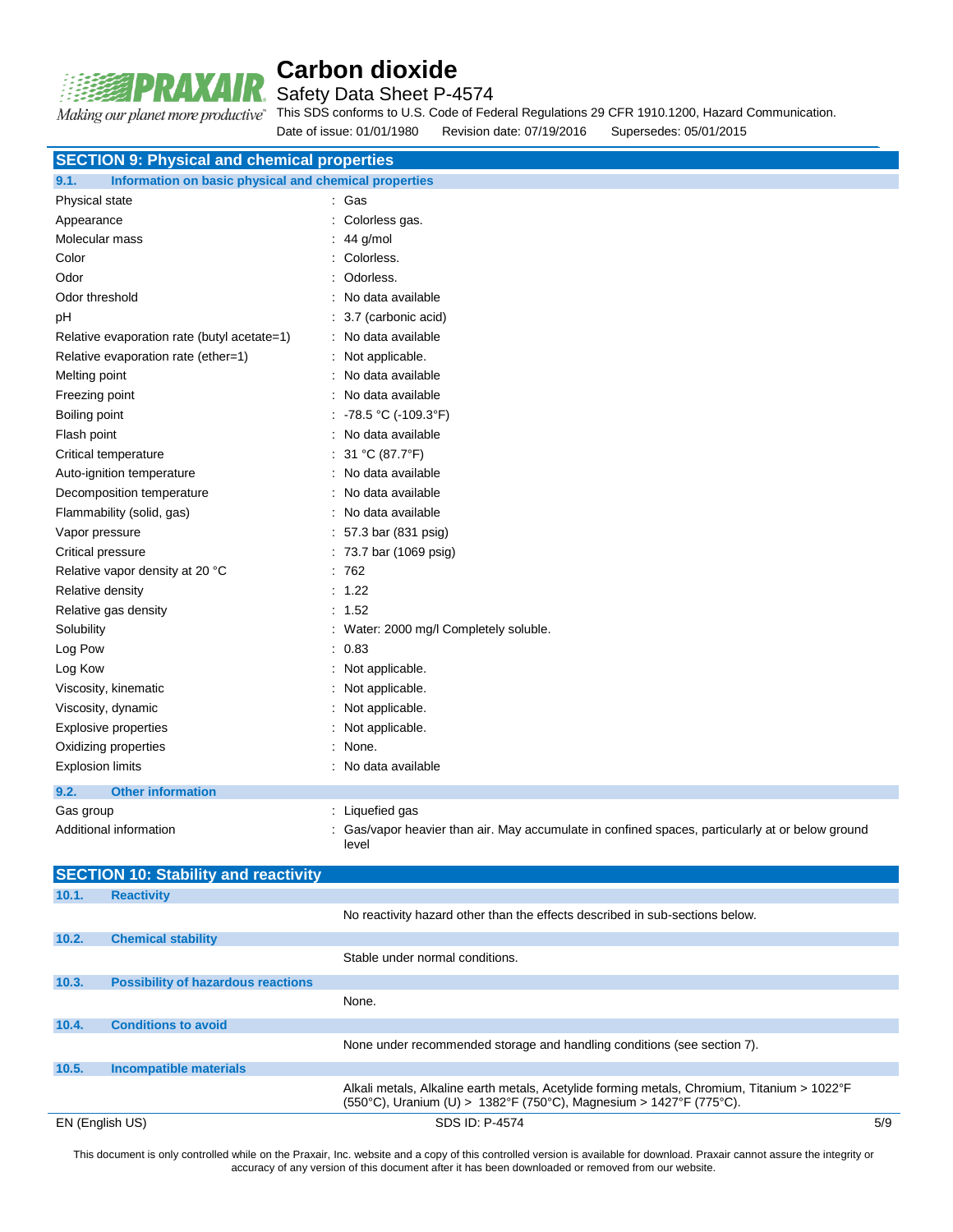

Safety Data Sheet P-4574

This SDS conforms to U.S. Code of Federal Regulations 29 CFR 1910.1200, Hazard Communication.

Date of issue: 01/01/1980 Revision date: 07/19/2016 Supersedes: 05/01/2015

#### **10.6. Hazardous decomposition products**

**SECTION 11: Toxicological information**

Electrical discharges and high temperatures decompose carbon dioxide into carbon monoxide and oxygen. The welding process may generate hazardous fumes and gases.

| <b>ULUTION TT. TUXICULUSICAL INIUI MAGGIT</b>                             |                                                                      |  |
|---------------------------------------------------------------------------|----------------------------------------------------------------------|--|
| <b>Information on toxicological effects</b><br>11.1.                      |                                                                      |  |
| Acute toxicity                                                            | : Not classified                                                     |  |
| Skin corrosion/irritation                                                 | Not classified                                                       |  |
| Serious eye damage/irritation                                             | pH: 3.7 (carbonic acid)<br>Not classified<br>pH: 3.7 (carbonic acid) |  |
| Respiratory or skin sensitization<br>Germ cell mutagenicity               | Not classified<br>Not classified                                     |  |
| Carcinogenicity                                                           | Not classified                                                       |  |
| Reproductive toxicity<br>Specific target organ toxicity (single exposure) | : Not classified<br>: Not classified                                 |  |
| Specific target organ toxicity (repeated<br>exposure)                     | : Not classified                                                     |  |
| Aspiration hazard                                                         | : Not classified                                                     |  |
| <b>SECTION 12: Ecological information</b>                                 |                                                                      |  |
| 12.1.<br><b>Toxicity</b>                                                  |                                                                      |  |
| Ecology - general                                                         | : No ecological damage caused by this product.                       |  |
| 12.2.<br><b>Persistence and degradability</b>                             |                                                                      |  |
| Carbon dioxide (124-38-9)                                                 |                                                                      |  |
| Persistence and degradability                                             | No ecological damage caused by this product.                         |  |
| Carbon dioxide (124-38-9)                                                 |                                                                      |  |
| Persistence and degradability                                             | No ecological damage caused by this product.                         |  |
| <b>Bioaccumulative potential</b><br>12.3.                                 |                                                                      |  |
| Carbon dioxide (124-38-9)                                                 |                                                                      |  |
| BCF fish 1                                                                | (no bioaccumulation)                                                 |  |
| Log Pow                                                                   | 0.83                                                                 |  |
| Log Kow                                                                   | Not applicable.                                                      |  |
| Bioaccumulative potential                                                 | No ecological damage caused by this product.                         |  |
| Carbon dioxide (124-38-9)                                                 |                                                                      |  |
| BCF fish 1                                                                | (no bioaccumulation)                                                 |  |
| Log Pow                                                                   | 0.83                                                                 |  |
| Log Kow                                                                   | Not applicable.                                                      |  |
| Bioaccumulative potential                                                 | No ecological damage caused by this product.                         |  |
| 12.4.<br><b>Mobility in soil</b>                                          |                                                                      |  |
| Carbon dioxide (124-38-9)                                                 |                                                                      |  |
| Mobility in soil                                                          | No data available.                                                   |  |
| Ecology - soil                                                            | No ecological damage caused by this product.                         |  |
| Carbon dioxide (124-38-9)                                                 |                                                                      |  |
| Mobility in soil                                                          | No data available.                                                   |  |
| Ecology - soil                                                            | No ecological damage caused by this product.                         |  |
|                                                                           |                                                                      |  |

EN (English US) 6/9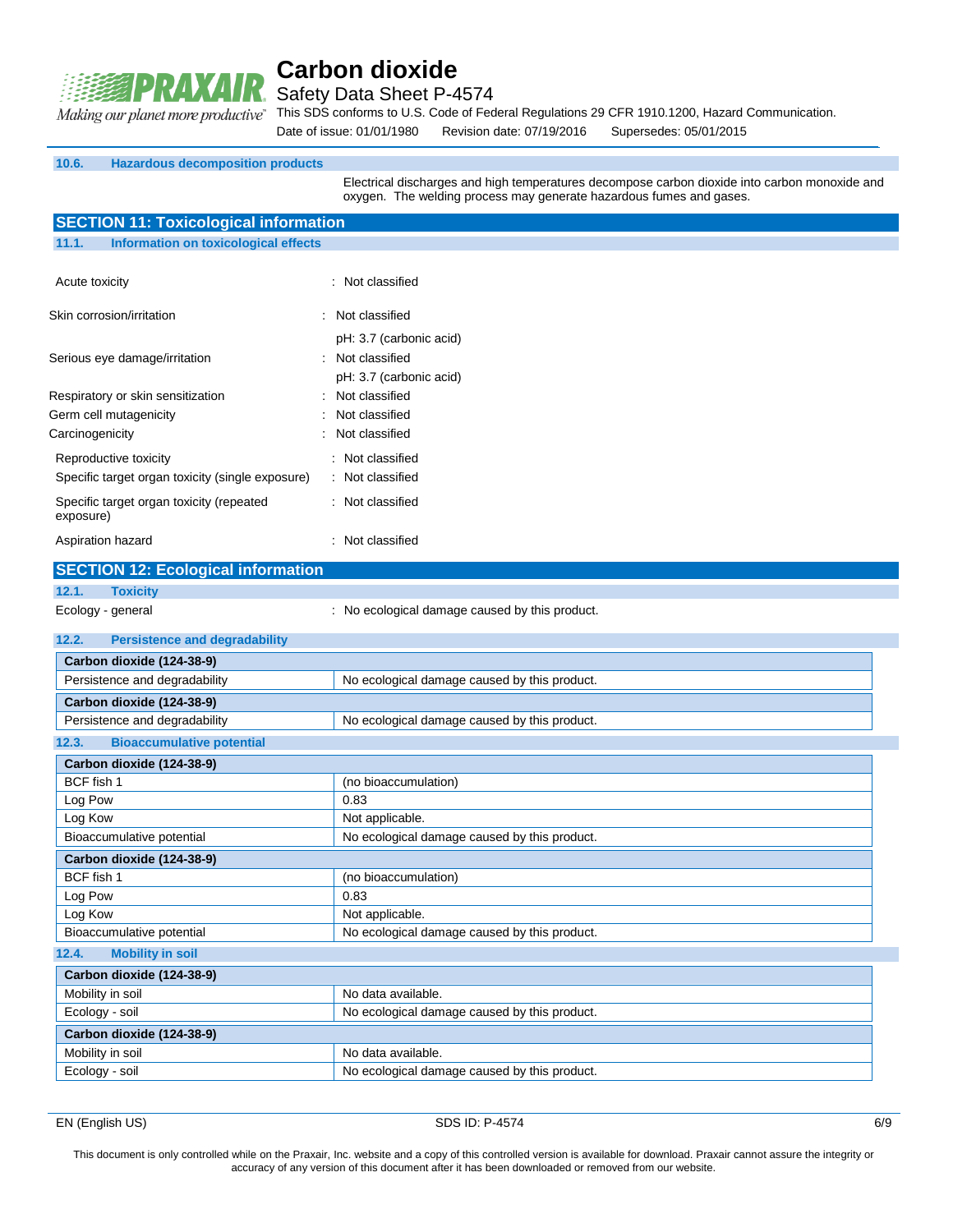

Safety Data Sheet P-4574

This SDS conforms to U.S. Code of Federal Regulations 29 CFR 1910.1200, Hazard Communication.

Date of issue: 01/01/1980 Revision date: 07/19/2016 Supersedes: 05/01/2015

| 12.5.<br><b>Other adverse effects</b>                                     |                                                                                                                                                                                                                                                                                                                                                                                                                                                                                                                                                                                            |
|---------------------------------------------------------------------------|--------------------------------------------------------------------------------------------------------------------------------------------------------------------------------------------------------------------------------------------------------------------------------------------------------------------------------------------------------------------------------------------------------------------------------------------------------------------------------------------------------------------------------------------------------------------------------------------|
| Effect on ozone layer                                                     | : None                                                                                                                                                                                                                                                                                                                                                                                                                                                                                                                                                                                     |
| Global warming potential [CO2=1]                                          | : 1                                                                                                                                                                                                                                                                                                                                                                                                                                                                                                                                                                                        |
| Effect on the global warming                                              | : When discharged in large quantities may contribute to the greenhouse effect                                                                                                                                                                                                                                                                                                                                                                                                                                                                                                              |
| <b>SECTION 13: Disposal considerations</b>                                |                                                                                                                                                                                                                                                                                                                                                                                                                                                                                                                                                                                            |
| 13.1.<br><b>Waste treatment methods</b>                                   |                                                                                                                                                                                                                                                                                                                                                                                                                                                                                                                                                                                            |
| Waste treatment methods                                                   | : May be vented to atmosphere in a well ventilated place. Discharge to atmosphere in large<br>quantities should be avoided. Do not discharge into any place where its accumulation could be<br>dangerous. Contact supplier if guidance is required.                                                                                                                                                                                                                                                                                                                                        |
| Waste disposal recommendations                                            | : Do not attempt to dispose of residual or unused quantities. Return container to supplier.                                                                                                                                                                                                                                                                                                                                                                                                                                                                                                |
| <b>SECTION 14: Transport information</b>                                  |                                                                                                                                                                                                                                                                                                                                                                                                                                                                                                                                                                                            |
| In accordance with DOT                                                    |                                                                                                                                                                                                                                                                                                                                                                                                                                                                                                                                                                                            |
| Transport document description                                            | : UN1013 Carbon dioxide, 2.2                                                                                                                                                                                                                                                                                                                                                                                                                                                                                                                                                               |
| UN-No.(DOT)                                                               | <b>UN1013</b>                                                                                                                                                                                                                                                                                                                                                                                                                                                                                                                                                                              |
| Proper Shipping Name (DOT)                                                | Carbon dioxide                                                                                                                                                                                                                                                                                                                                                                                                                                                                                                                                                                             |
| Class (DOT)                                                               | 2.2 - Class 2.2 - Non-flammable compressed gas 49 CFR 173.115                                                                                                                                                                                                                                                                                                                                                                                                                                                                                                                              |
| Hazard labels (DOT)                                                       | : 2.2 - Non-flammable gas                                                                                                                                                                                                                                                                                                                                                                                                                                                                                                                                                                  |
|                                                                           |                                                                                                                                                                                                                                                                                                                                                                                                                                                                                                                                                                                            |
| <b>Additional information</b>                                             |                                                                                                                                                                                                                                                                                                                                                                                                                                                                                                                                                                                            |
| Emergency Response Guide (ERG) Number                                     | : 120                                                                                                                                                                                                                                                                                                                                                                                                                                                                                                                                                                                      |
| Other information                                                         | : No supplementary information available.                                                                                                                                                                                                                                                                                                                                                                                                                                                                                                                                                  |
| Special transport precautions                                             | : Avoid transport on vehicles where the load space is not separated from the driver's<br>compartment. Ensure vehicle driver is aware of the potential hazards of the load and knows<br>what to do in the event of an accident or an emergency. Before transporting product containers:<br>- Ensure there is adequate ventilation. - Ensure that containers are firmly secured. - Ensure<br>cylinder valve is closed and not leaking. - Ensure valve outlet cap nut or plug (where provided)<br>is correctly fitted. - Ensure valve protection device (where provided) is correctly fitted. |
| <b>Transport by sea</b>                                                   |                                                                                                                                                                                                                                                                                                                                                                                                                                                                                                                                                                                            |
| UN-No. (IMDG)                                                             | : 1013                                                                                                                                                                                                                                                                                                                                                                                                                                                                                                                                                                                     |
| Proper Shipping Name (IMDG)                                               | <b>CARBON DIOXIDE</b>                                                                                                                                                                                                                                                                                                                                                                                                                                                                                                                                                                      |
| Class (IMDG)                                                              | : 2 - Gases                                                                                                                                                                                                                                                                                                                                                                                                                                                                                                                                                                                |
| MFAG-No                                                                   | : 120                                                                                                                                                                                                                                                                                                                                                                                                                                                                                                                                                                                      |
| <b>Air transport</b>                                                      |                                                                                                                                                                                                                                                                                                                                                                                                                                                                                                                                                                                            |
| UN-No. (IATA)                                                             | : 1013                                                                                                                                                                                                                                                                                                                                                                                                                                                                                                                                                                                     |
| Proper Shipping Name (IATA)                                               | : Carbon dioxide                                                                                                                                                                                                                                                                                                                                                                                                                                                                                                                                                                           |
| Class (IATA)                                                              | $\overline{2}$                                                                                                                                                                                                                                                                                                                                                                                                                                                                                                                                                                             |
| Civil Aeronautics Law                                                     | Gases under pressure/Gases nonflammable nontoxic under pressure                                                                                                                                                                                                                                                                                                                                                                                                                                                                                                                            |
| <b>SECTION 15: Regulatory information</b>                                 |                                                                                                                                                                                                                                                                                                                                                                                                                                                                                                                                                                                            |
| 15.1. US Federal regulations                                              |                                                                                                                                                                                                                                                                                                                                                                                                                                                                                                                                                                                            |
| Carbon dioxide (124-38-9)                                                 |                                                                                                                                                                                                                                                                                                                                                                                                                                                                                                                                                                                            |
| Listed on the United States TSCA (Toxic Substances Control Act) inventory |                                                                                                                                                                                                                                                                                                                                                                                                                                                                                                                                                                                            |
| SARA Section 311/312 Hazard Classes                                       | Immediate (acute) health hazard<br>Sudden release of pressure hazard                                                                                                                                                                                                                                                                                                                                                                                                                                                                                                                       |

EN (English US) 8DS ID: P-4574 7/9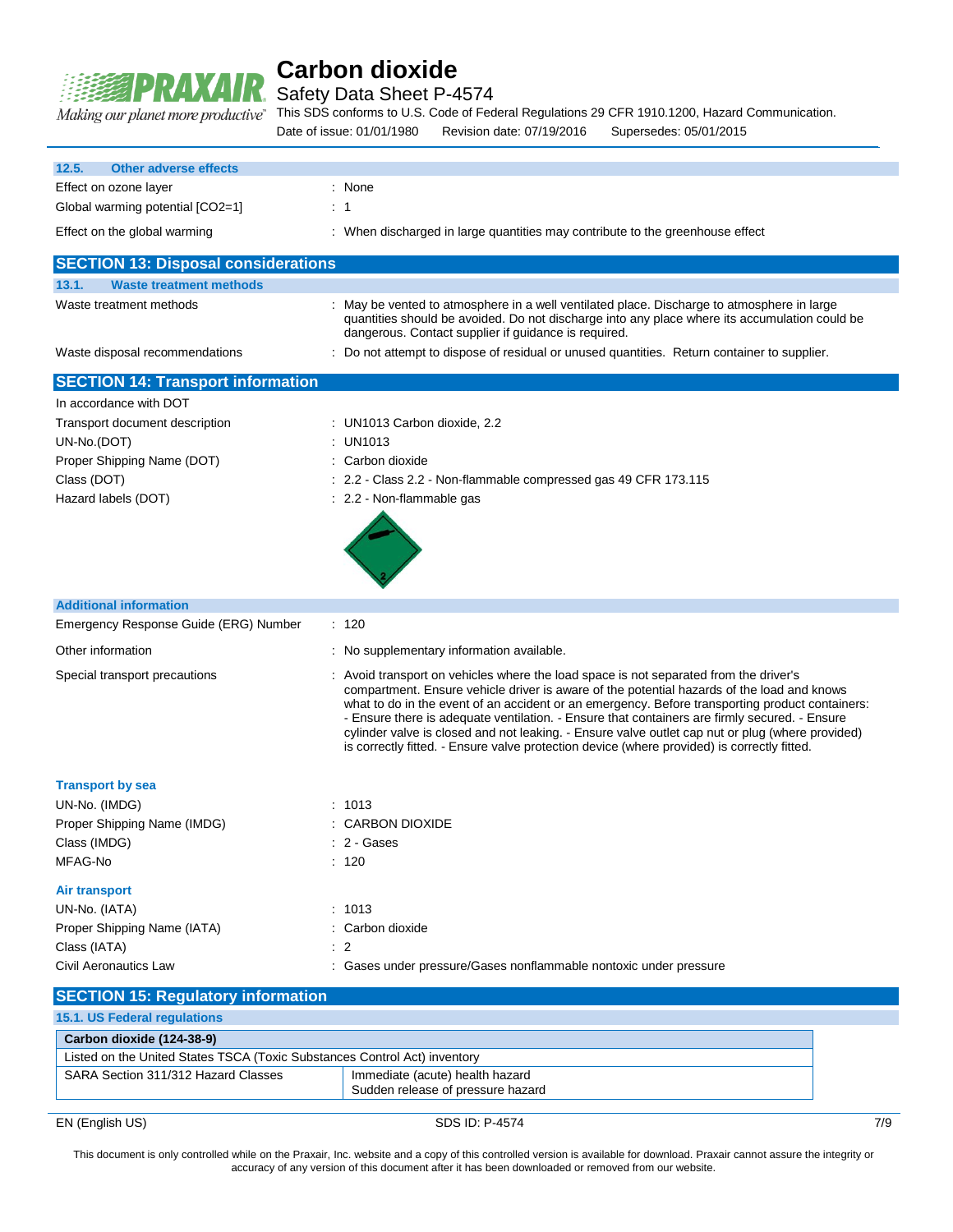

Safety Data Sheet P-4574

This SDS conforms to U.S. Code of Federal Regulations 29 CFR 1910.1200, Hazard Communication. Date of issue: 01/01/1980 Revision date: 07/19/2016 Supersedes: 05/01/2015

### **15.2. International regulations**

#### **CANADA**

**Carbon dioxide (124-38-9)**

Listed on the Canadian DSL (Domestic Substances List)

#### **Carbon dioxide (124-38-9)**

Listed on the Canadian DSL (Domestic Substances List)

#### **EU-Regulations**

| Carbon dioxide (124-38-9)                                                                            |
|------------------------------------------------------------------------------------------------------|
| . I berala de la EEA broadcar EINEAA /Errora de Troudeau of Esbeba Administrat Alambert Antonio de L |

Listed on the EEC inventory EINECS (European Inventory of Existing Commercial Chemical Substances)

### **15.2.2. National regulations**

### **Carbon dioxide (124-38-9)**

Listed on the AICS (Australian Inventory of Chemical Substances)

Listed on IECSC (Inventory of Existing Chemical Substances Produced or Imported in China)

Listed on the Japanese ENCS (Existing & New Chemical Substances) inventory

Listed on the Korean ECL (Existing Chemicals List)

Listed on NZIoC (New Zealand Inventory of Chemicals)

Listed on PICCS (Philippines Inventory of Chemicals and Chemical Substances)

Listed on the Canadian IDL (Ingredient Disclosure List)

Listed on INSQ (Mexican national Inventory of Chemical Substances)

Listed on CICR (Turkish Inventory and Control of Chemicals)

### **15.3. US State regulations**

| Carbon dioxide (124-38-9)                                              |                                                                                                                                                           |
|------------------------------------------------------------------------|-----------------------------------------------------------------------------------------------------------------------------------------------------------|
| U.S. - California - Proposition 65 - Carcinogens List                  | <b>No</b>                                                                                                                                                 |
| U.S. - California - Proposition 65 - Developmental<br>Toxicity         | No                                                                                                                                                        |
| U.S. - California - Proposition 65 - Reproductive<br>Toxicity - Female | No                                                                                                                                                        |
| U.S. - California - Proposition 65 - Reproductive<br>Toxicity - Male   | No                                                                                                                                                        |
| State or local regulations                                             | U.S. - Massachusetts - Right To Know List<br>U.S. - New Jersey - Right to Know Hazardous Substance List<br>U.S. - Pennsylvania - RTK (Right to Know) List |

| Carbon dioxide (124-38-9)                                  |                        |                                   |                              |                            |  |  |
|------------------------------------------------------------|------------------------|-----------------------------------|------------------------------|----------------------------|--|--|
| U.S. - California -                                        | U.S. - California -    | U.S. - California -               | U.S. - California -          | Non-significant risk level |  |  |
| Proposition 65 -                                           | Proposition 65 -       | Proposition 65 -                  | Proposition 65 -             | (NSRL)                     |  |  |
| Carcinogens List                                           | Developmental Toxicity | Reproductive Toxicity -<br>Female | Reproductive Toxicity - Male |                            |  |  |
| <b>No</b>                                                  | No                     | No                                | No                           |                            |  |  |
| Carbon dioxide (124-38-9)                                  |                        |                                   |                              |                            |  |  |
| U.S. - Massachusetts - Right To Know List                  |                        |                                   |                              |                            |  |  |
| U.S. - New Jersey - Right to Know Hazardous Substance List |                        |                                   |                              |                            |  |  |

U.S. - Pennsylvania - RTK (Right to Know) List